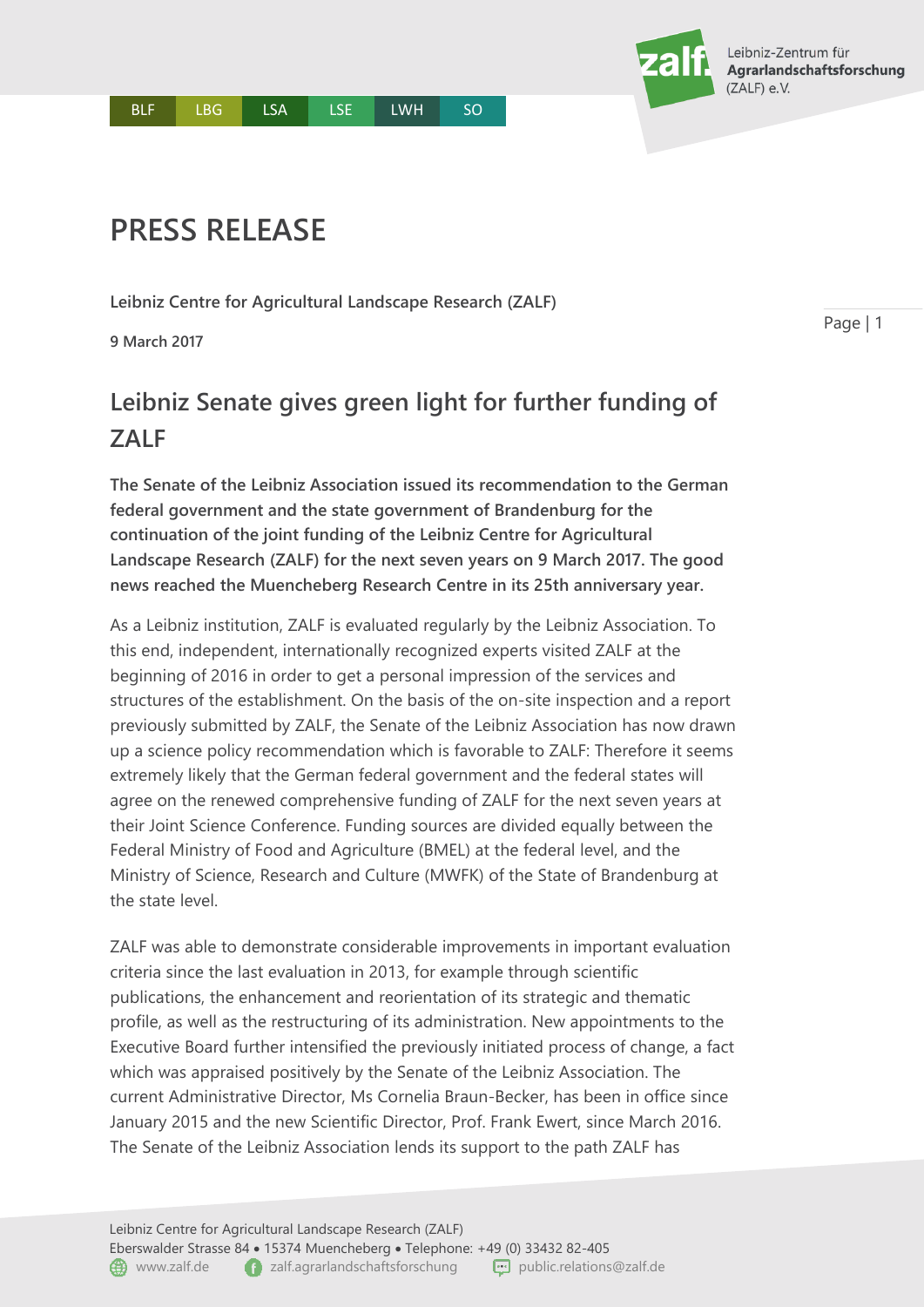chosen in its development as an internationally recognized, excellent research facility.

In its opinion published today, the Senate notes that following numerous changes, ZALF is now both scientifically and administratively very well-managed. The centre has developed an overall concept, which forms a promising basis for its further development. It has improved its performance and communicates its findings from scientific, social-scientific and agricultural research in a targeted way to politics, administration, practice and the public sphere.

"The positive result of the evaluation is in particular down to the commitment of our employees, who have adapted with great professional and personal engagement to the recommendations of the previous evaluation report", explains Prof. Frank Ewert.



**Caption: ZALF employs 339 people in Muencheberg, Brandenburg as well as at its research station with facilities in Muencheberg, Dedelow and Paulinenaue. © ZALF / Heike Schobert | Image source in color and print quality:<http://www.zalf.de/de/aktuelles>**

Page | 2